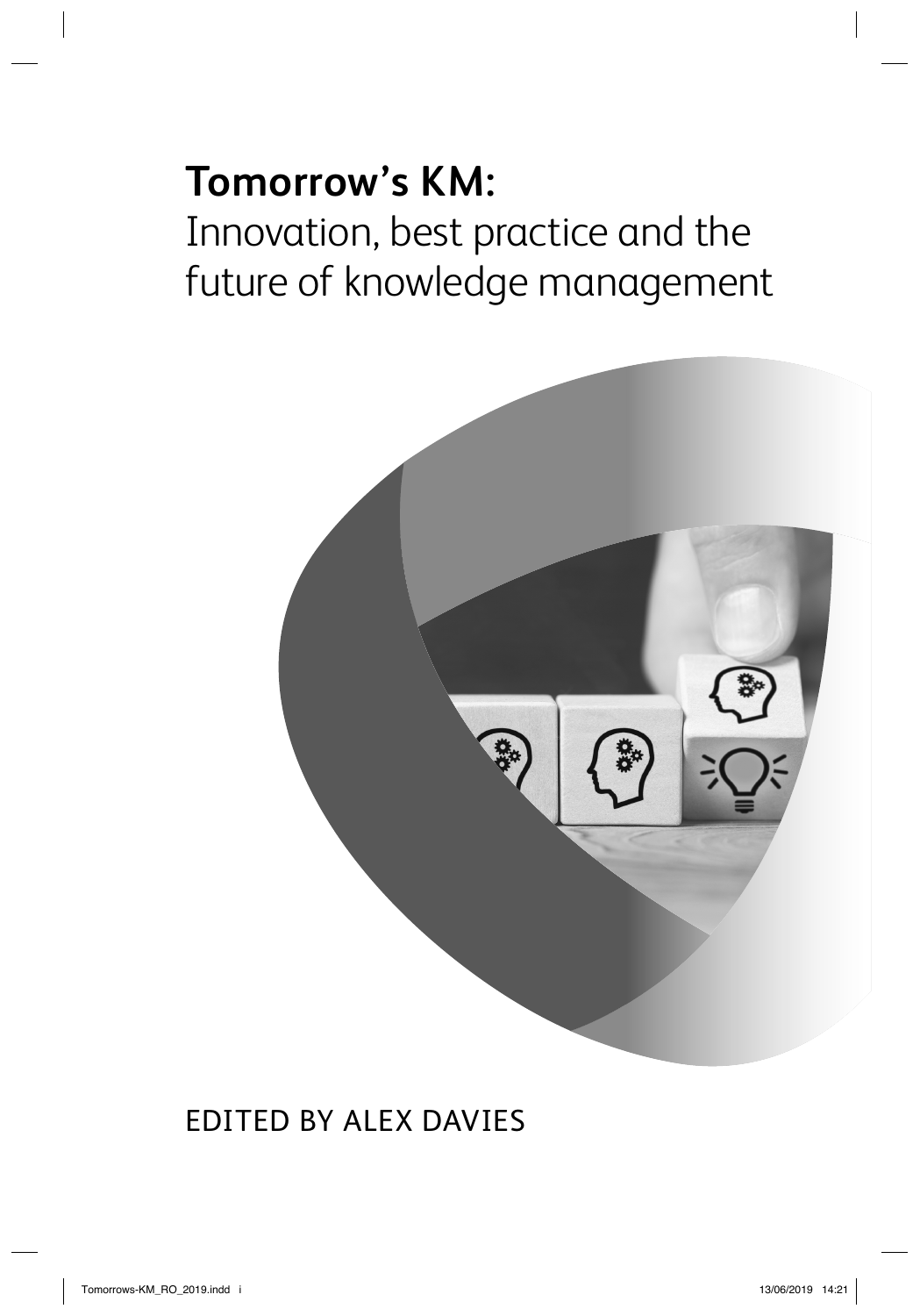**Head of events and books** Leah Darbyshire

#### **Commissioning editor** Alex Davies

Published by ARK Group:

UK, Europe and Asia office 5th Floor, 10 Whitechapel High Street London, E1 8QS United Kingdom Tel: +44(0) 207 566 5792 publishing@ark-group.com

North America office 4408 N. Rockwood Drive, Suite 150 Peoria IL 61614 United States Tel: +1 (309) 495 2853 publishingna@ark-group.com

www.ark-group.com

Layout by Susie Bell, www.f-12.co.uk

Printed by Canon (UK) Ltd, Cockshot Hill, Reigate, RH2 8BF, United Kingdom

ISBN: 978-1-78358-374-4

A catalogue record for this book is available from the British Library

#### © 2019 ARK Group

All rights reserved. No part of this publication may be reproduced or transmitted in any form or by any means, except in accordance with the provisions of the Copyright, Designs and Patents Act 1988 or under terms of a licence issued by the Copyright Licencing Agency in respect of photocopying and/or reprographic reproduction. Application for permission for other use of copyright material, including permission to reproduce extracts in other published works, should be made in writing to the publishers. Full acknowledgement of author, publisher, and source must be given.

#### DISCLAIMER

This publication is intended as a general guide only. The information and opinions it contains are not intended to provide legal advice. The publishers bear no responsibility for any errors or omissions contained herein.

ARK Group is a division of Wilmington plc. The company is registered in England & Wales with company number 2931372 GB. Registered office: 5th Floor, 10 Whitechapel High Street, London, E1 8QS.

VAT Number: GB 899 3725 51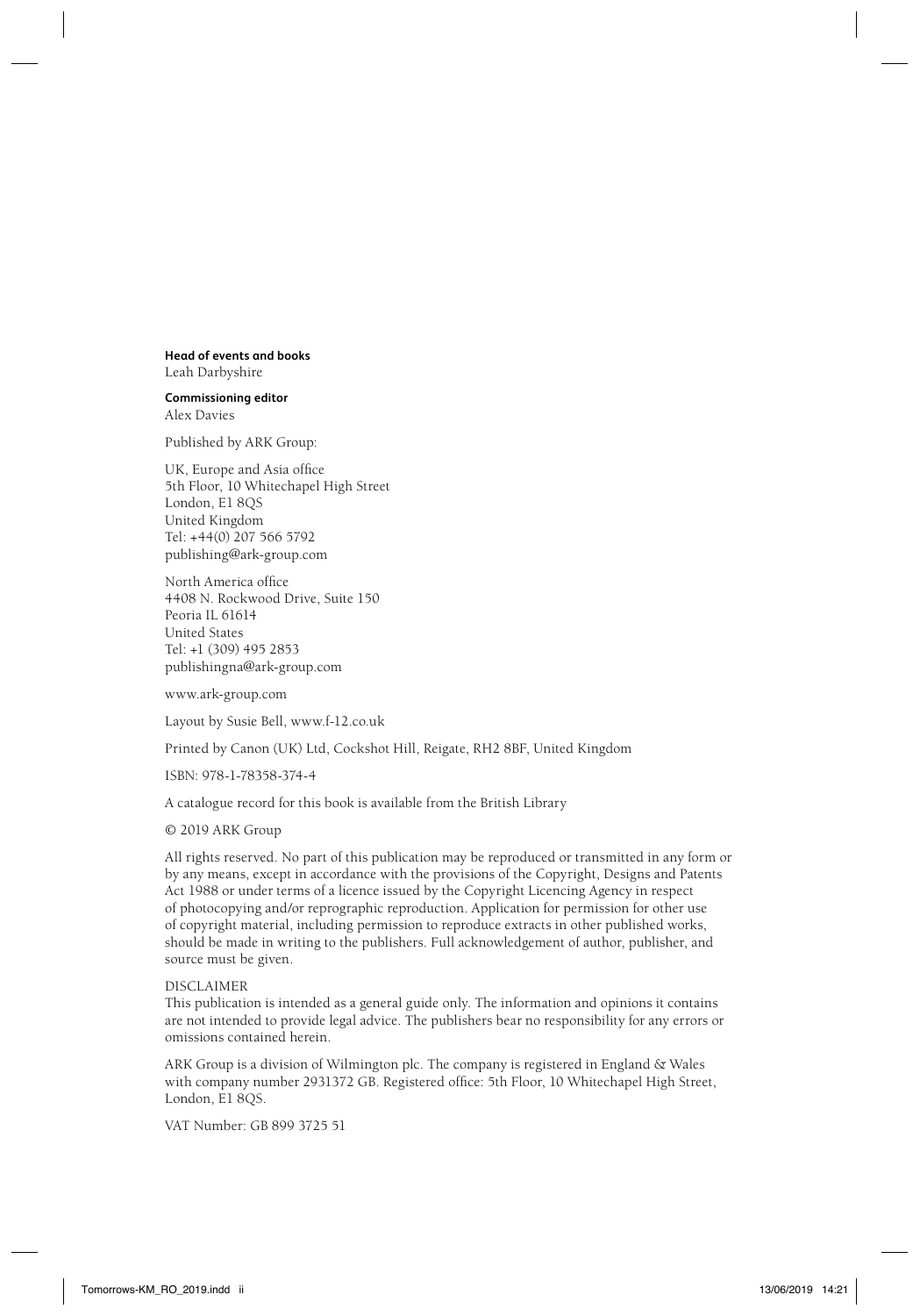# **Contents**

Chapter 1: What is innovation? *By Hélène Russell, TheKnowledgeBusiness*

Chapter 2: Does diversity create innovation? *By Hélène Russell, TheKnowledgeBusiness*

Chapter 3: Where does innovation sit – legal *By Cyndi Murphy, knowledge manager, Stewart McKelvey*

Chapter 4: Where does innovation sit – the wider world *By Dr Mona Alhefdhi, Ministry of Economy and Planning, Saudi Arabia*

Chapter 5: The changing role of the knowledge manager *By Raymond Olayinka, senior advisory consultant, Arup*

Chapter 6: Facilitating collaboration *By Sara Traynor, Sara Traynor Coaching*

Chapter 7: Sustained innovation through managing knowledge *By Dr Randhir Pushpa, manager, Knowledge Management at DXC Technology*

Chapter 8: How to share knowledge in the future workplace *By Clare Harman Clark, senior professional support lawyer, Taylor Wessing*

Chapter 9: What should KM actually do? *By Caroline White-Robinson, Head of L&D, Shoosmiths*

iii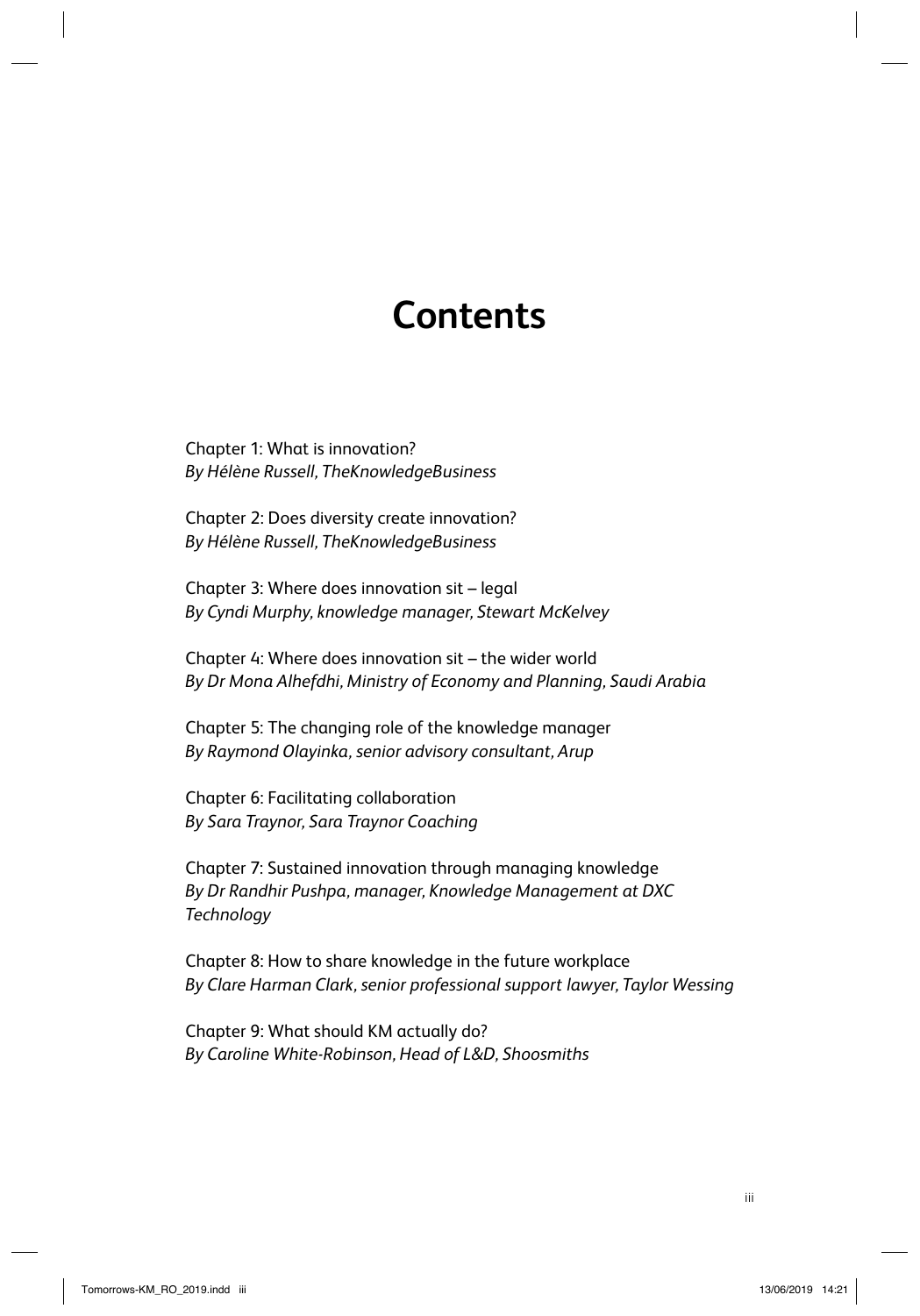Contents

Chapter 10: Driving innovation through communities *By Vincent Ribiere, managing director and co-founder of the Institute for Knowledge and Innovation Southeast Asia*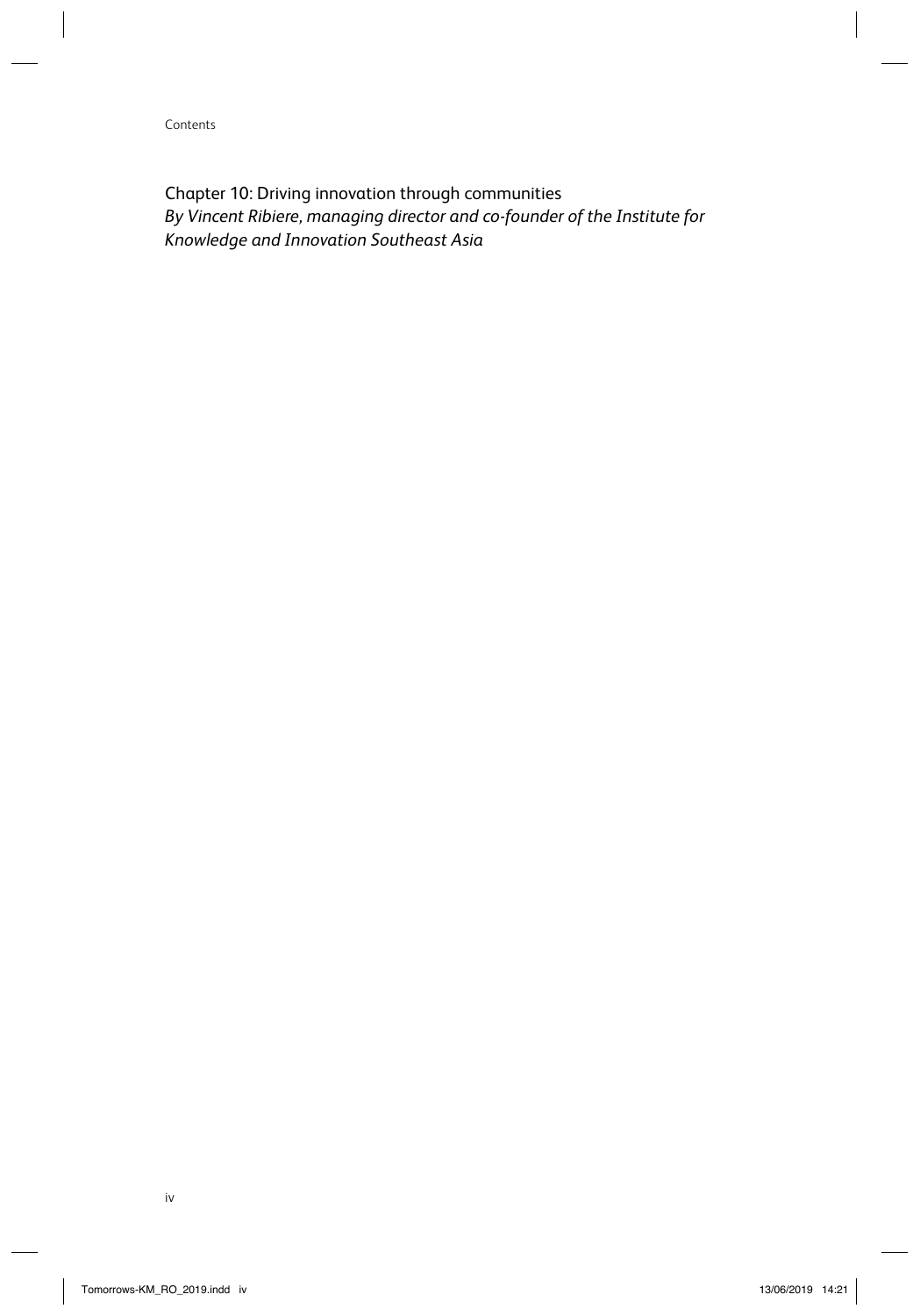### **Executive summary**

Innovation is arguably an integral part of the knowledge management function and KM practice – as a popular "buzzword" over the past few years, and in the fast changing business world of today, it has become the mainstay of professional service organizations. The complexity of innovation increases with the growth in knowledge available to organizations, and with this comes the need to determine its place in business.

*Tomorrow's KM: Innovation, best practice and the future of knowledge management* focuses on the relationship between innovation and KM, elaborating on the role of KM as the facilitator and enabler of change. Consisting of in-depth case studies and insight from experts within varied fields, this book offers some contextual trendspotting and a general overview of the market.

In order to "innovate", one needs to know what it actually means. What is innovation and how does it relate to KM? Where does it start and end within the organization? How do you find out what you need to know in order to innovate? In the book's opening chapter, Helene Russell of TheKnowledgeBusiness defines what innovation means in relation to KM, setting the tone for the rest of the contributions. Helene then goes on to explore the nature of diversity in KM. It is thought that one important way to improving innovative thought within organizations is to break silos and increase the opportunities for those of different backgrounds and knowledge to interact. Chapter two explores the evidence and offers practical ideas to improve opportunities for innovation to arise in this way.

The next two chapters look at the differing places that innovation "sits" within the organization.

In the past, when knowledge management initiatives revolved around the gathering and organization of internal precedents or the implementation of specific technology such as a SharePoint portal or enterprise search, the knowledge manager or the knowledge management department had more control over the success of the initiative. With today's emphasis on practice innovation to position a law firm for financial

Tomorrows-KM\_RO\_2019.indd v omorrows-KM\_RO\_2019.indd 13/06/2019 14:21 3/06/2019

v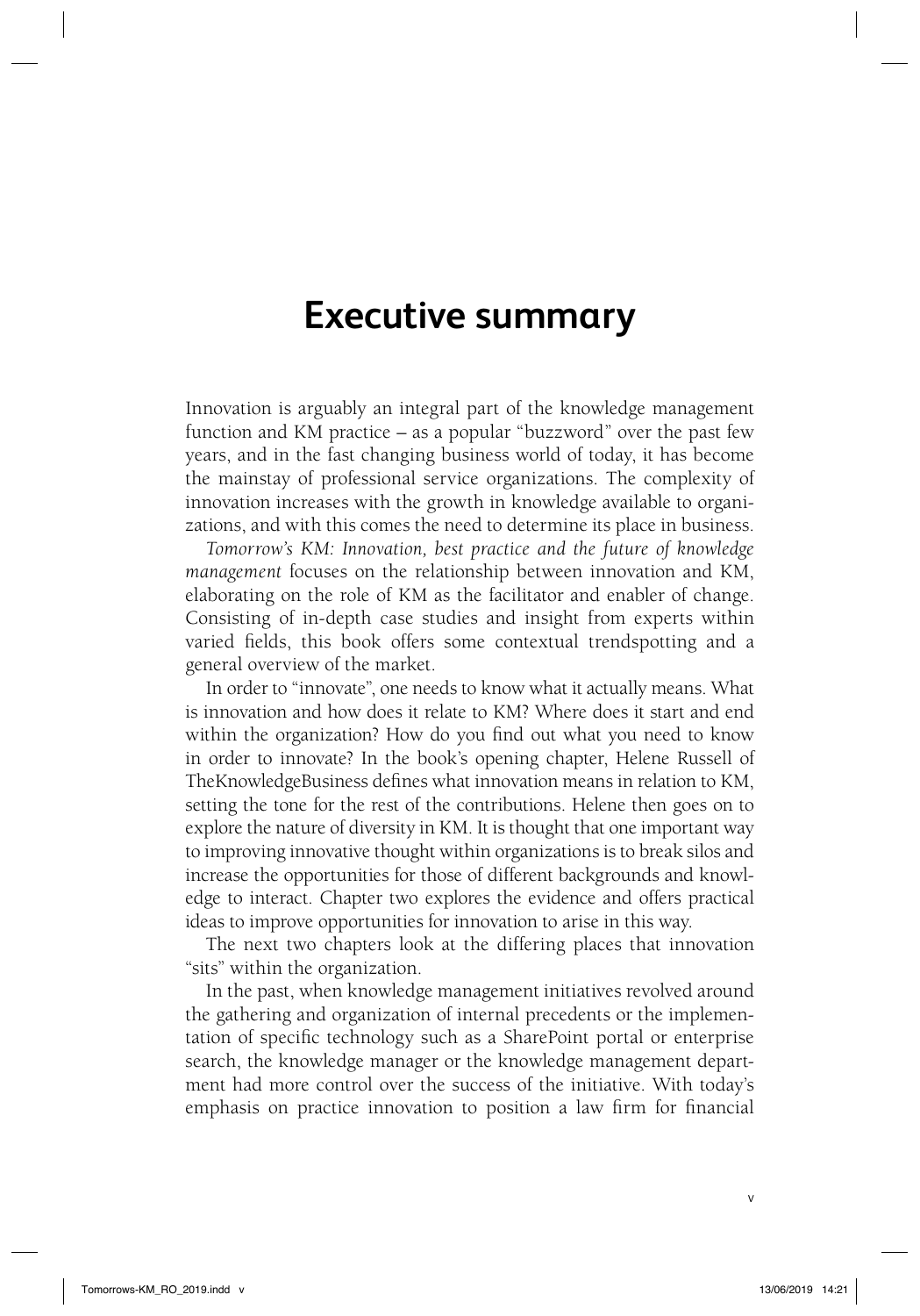success and lawyer retention, today and in the future, successful initiatives are rarely the result of work by one person or one department; success or failure depends on the engagement of multiple departments and individuals. Chapter three by Cyndi Murphy, knowledge manager at Stewart McKelvey, focuses on specific examples that demonstrate the need for practice innovation to be embraced, implemented, and shared across an organization.

Chapter four takes a practice-based perspective, exploring what organizations actually do to innovate. To achieve this, Dr Mona Alhefdhi, of the Ministry of Economy and Planning in Saudi Arabia, presents two case studies. The first is from a semi-governmental technology organization (TEKCO) which illustrates the innovation function residing within a dedicated unit. The second provides a more organic example, albeit in part facilitated by the knowledge management and project management units. The context is a public sector organization (VISCO) which focuses on implementation of the national transformation plan.

Chapter five looks at how the role of the knowledge manager will change to reflect wider field transformation. What new capabilities will they need to develop? What people will you need to be looking for in the future? Data scientists who can provide insights and analysis; those who can tell a story with data? Raymond Olayinka, senior advisory consultant at Arup, suggests that the role of KM will increasingly suit those who are more proactive than reactive, moving away from those who can maintain systems to those who can engage stakeholders and bridge practice and knowledge.

If innovation is dispersed across an organization, KM – as a department with a finger in multiple pies  $-$  is in the perfect position to own it and pull the various threads from different departments together. How is this achieved? What can be done to facilitate collaboration between different functions and initiatives? In chapter six, Sara Traynor of Sara Traynor Coaching gives an overview of a project used to pioneer knowledge management collaboration in a south west UK law firm, the purpose of which was for lawyers to collaborate, share knowledge, and learn from each other.

While innovation is the engine of an industry and a society, organizations can sometimes struggle to innovate or invent in a sustained manner. It continues to be an esoteric art, a mystery, and innovators are revered across organizations and industry. In chapter seven, Randhir Pushpa, manager, Knowledge Management at DXC Technology, maintains that despite extensive research work, we are still not able to change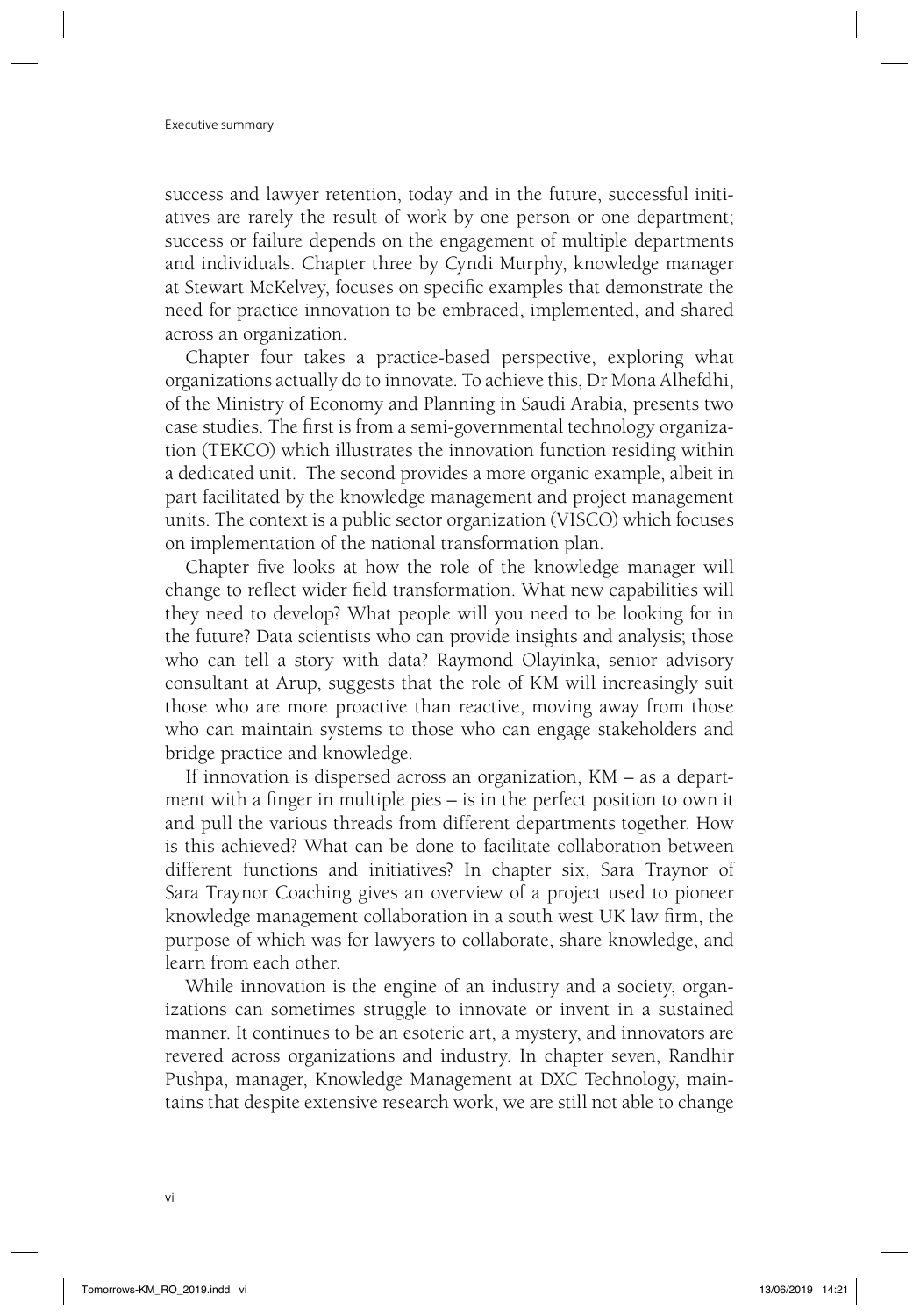innovating into a science. With innovation, we do not have the control that we have with other activities in an organization, and whilst we may be confident in planning and then dominating a particular market, we will not have the same confidence in planning and innovating in a particular technology. One of the reasons has been because researchers in innovation are not ready to admit or accept that innovation is nothing but new knowledge. Probably an admission may lessen the mystery around innovating, and push it down from the pedestal it is kept. Art has to move to science, if it has to be practiced, controlled, and sustained. The science behind innovating in a sustained manner is still in the nascent stage, and this chapter argues that the reason is because we are not ready to explore innovation by removing all the laces and frills it is packaged with. An approach to sustained innovation is shared, along with a case study.

The workplace is changing – different kinds of working and multiple locations mean that new ways of sharing and exchanging knowledge need to be negotiated. The millennial isn't just inheriting the earth; as it comes of age it is fundamentally redesigning the workplace. Alongside the arrival of this first generation of genuinely tech-savvy workers, a revolution is gathering steam. It isn't just about flexing the bricks and mortar of office space, or even installing IOT-enabled connected furnishings. Demands for different kinds of flexible working, across multiple locations, have given a new centricity to knowledge management within firms keen to ensure the efficient sharing and retaining of their corporate's learning, as well as its talent. While millennials work differently, they also communicate differently. Finding innovative KM strategies for this brave new world, ways that respond most effectively to Industry 4.0 and its demand for data-driven digital platforms, will prove key to future survival. In chapter eight, Clare Harman Clark, senior professional support lawyer at Taylor Wessing, looks at how to share knowledge in the future workplace.

Chapter nine looks at what KM should actually *do*. Should KM be focused on the capture and sharing of knowledge, or could it create greater opportunities by designing, developing, and delivering processes, structure, and behavior related to stimulating learning and optimizing processes for harnessing knowledge as it emerges? If KM sits at the hub of the organizational wheel and its potential impact on operational effectiveness and people, it should be part of the mechanism of and for change. How do we do that? It has to start with how KM feeds into innovation. Caroline White-Robinson, head of L&D at Shoosmiths, argues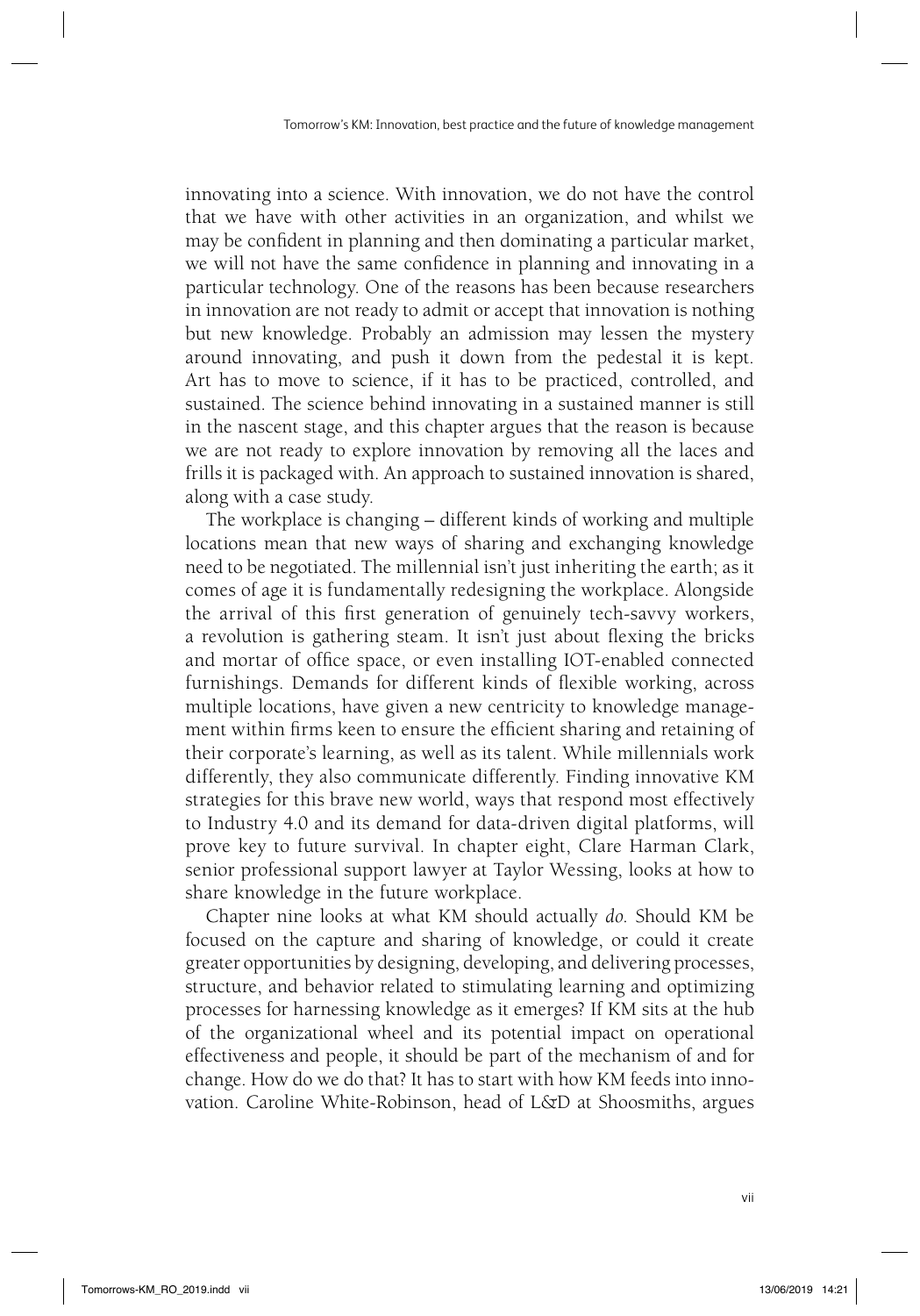Executive summary

the case for knowledge and its related management to be "just-in-time" and emergent.

Communities of Practices (CoPs) have proven to be a very powerful KM practice to manage and to leverage knowledge domains in organizations, particularly for organizational learning and problem-solving issues. CoPs can also turn into the innovation engine of organizations by also playing the role of Communities of Innovation (CoIs). In chapter ten, Vincent Ribiere, managing director and co-founder of the Institute for Knowledge and Innovation Southeast Asia discusses how CoPs and CoIs allow knowledge and ideas to flow internally in the organization, as well as communicate and collaborate with external communities to slowly build innovation ecosystems.

viii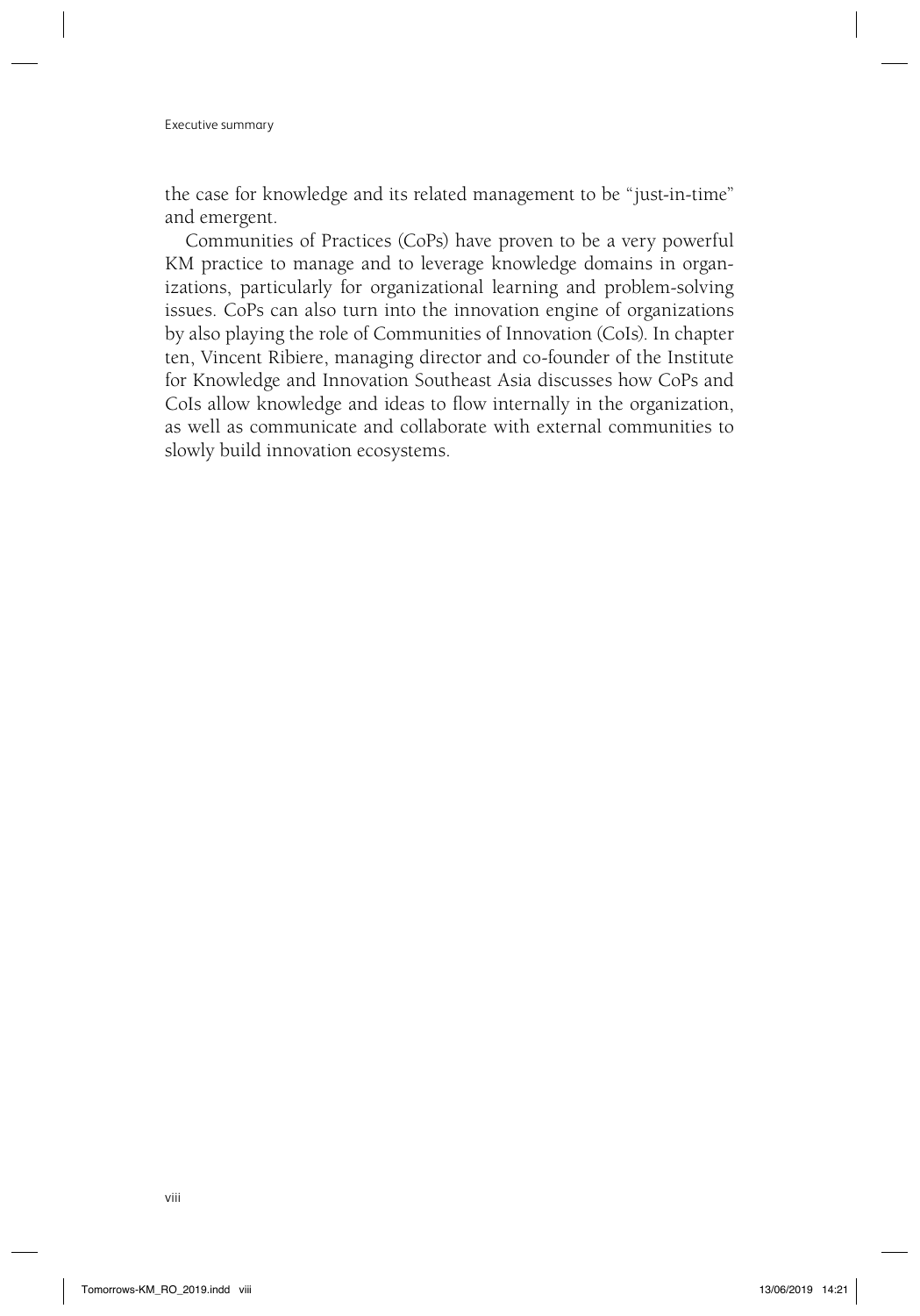## **About the authors**

**Dr Mona Alhefdhi** is advisor at the deputyship of policy and economic planning in the Ministry of Economy and Planning in Saudi Arabia. Her career spans a number of sectors, including economy and planning, energy, education and research, foreign investment, and non-profit organizations. Mona earned her PhD in Management Learning and Leaderships with a focus on Organizational Learning and Knowledge Management from the University of Lancaster management school in the UK. Her research interests include organizational learning and knowledge management, innovation, and the development of dynamic capabilities in practice.

**Clare Harman Clark** is a senior professional support lawyer at Taylor Wessing LLP, building on a legal career that began over a decade ago at Clifford Chance. Before retraining as a lawyer, Clare worked as a journalist and within a government press office, and still regularly publishes articles in national and trade press. She has also been appointed as a guest lecturer in property law at the University of Westminster.

**Cyndi Murphy** is the knowledge manager in the Halifax office of Stewart McKelvey. Her firm-wide responsibilities include liaising with practice groups and administrative departments for the successful implementation of knowledge management projects, overseeing content management of the internal SharePoint portal and various internal databases, and attending meetings of the practice innovation advisory committee. An honored member and past president of the Canadian Association of Law Libraries (CALL), she is actively involved in the knowledge management and private law libraries special interest groups, as well as serving on the copyright committee. Cyndi has participated in a number of CALL conference panel presentations on knowledge management and other topics. In 2017, she spoke on "Matter-Centric Knowledge Management" at the ARK KM conference held in New York, and contributed to the ARK publication, *Innovations in Legal KM*.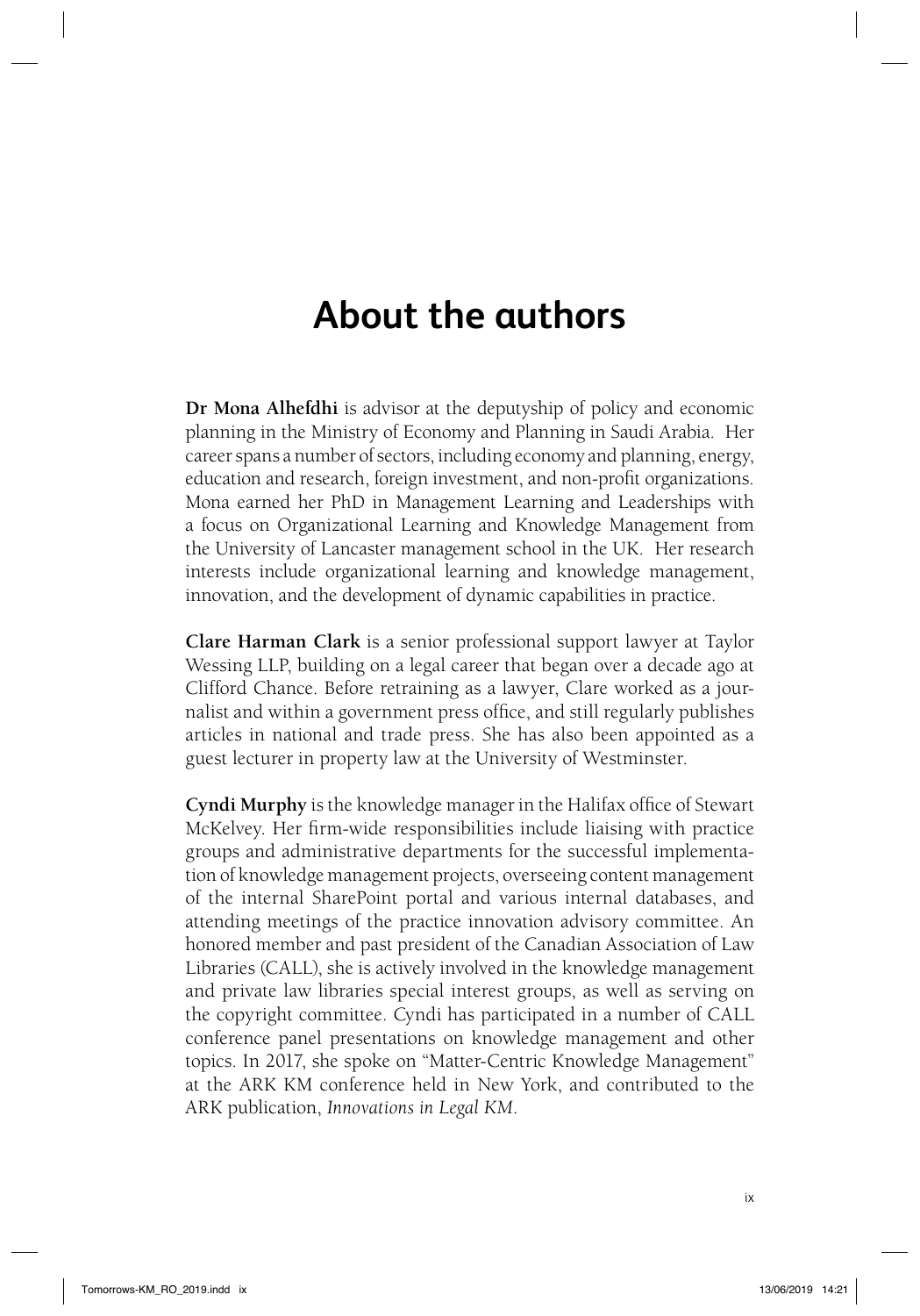About the authors

**Raymond Olayinka** is a senior advisory consultant at Arup and subject matter expert in helping client organizations to develop and deploy knowledge management strategies. He started his career in civil engineering and successfully worked as project engineer and project manager on building projects. Raymond began his work on knowledge management in 2006 and has since held specialist roles with various organizations. He offers a wealth of knowledge management expertise gained through delivering projects in energy, infrastructure, transport, education, and international development. He has led, developed, and overseen knowledge and learning initiatives at corporate level, working in partnership with various stakeholders. His current interest is in the optimization of organizational knowledge to improve business performance through the development of knowledge management systems and programs.

**Dr Randhir Reghunath Pushpa** is a knowledge and innovation management consultant and researcher. His main focus is to evolve KM as a practice that can bring tangible benefits to organizations. He does work on leveraging knowledge and improving sales, automation, and cost cutting. In innovation management he has been involved in setting up innovation eco-systems, which can help in sustained innovation. At Unisys Bangalore, he set up an innovation program focusing on patent productivity, which resulted in a spurt in innovation in a sustained manner. He is the chief consultant and founder of Acies Innovations (a knowledge and innovation consulting firm). He works very closely with Knowledge Management Society Singapore and is also a member of KM Global Network. He writes regularly on next generation knowledge management. His areas of interest include knowledge management, innovation management, artificial intelligence, and human-machine collaboration.

**Dr Vincent Ribiere** is an enthusiastic and creative international consultant and professor with a passion for helping organizations solve their organizational knowledge and innovation management challenges. He is the founder and managing director of the Institute for Knowledge and Innovation Southeast Asia (IKI-SEA), a center of excellence at Bangkok University, as well as the program director of the Ph.D. in KM and Innovation Management. He has also co-founded various internationals events in the fields of business creativity and innovation (Creative Bangkok, ASCIM, CreativeMornings Bangkok, G-LINK) and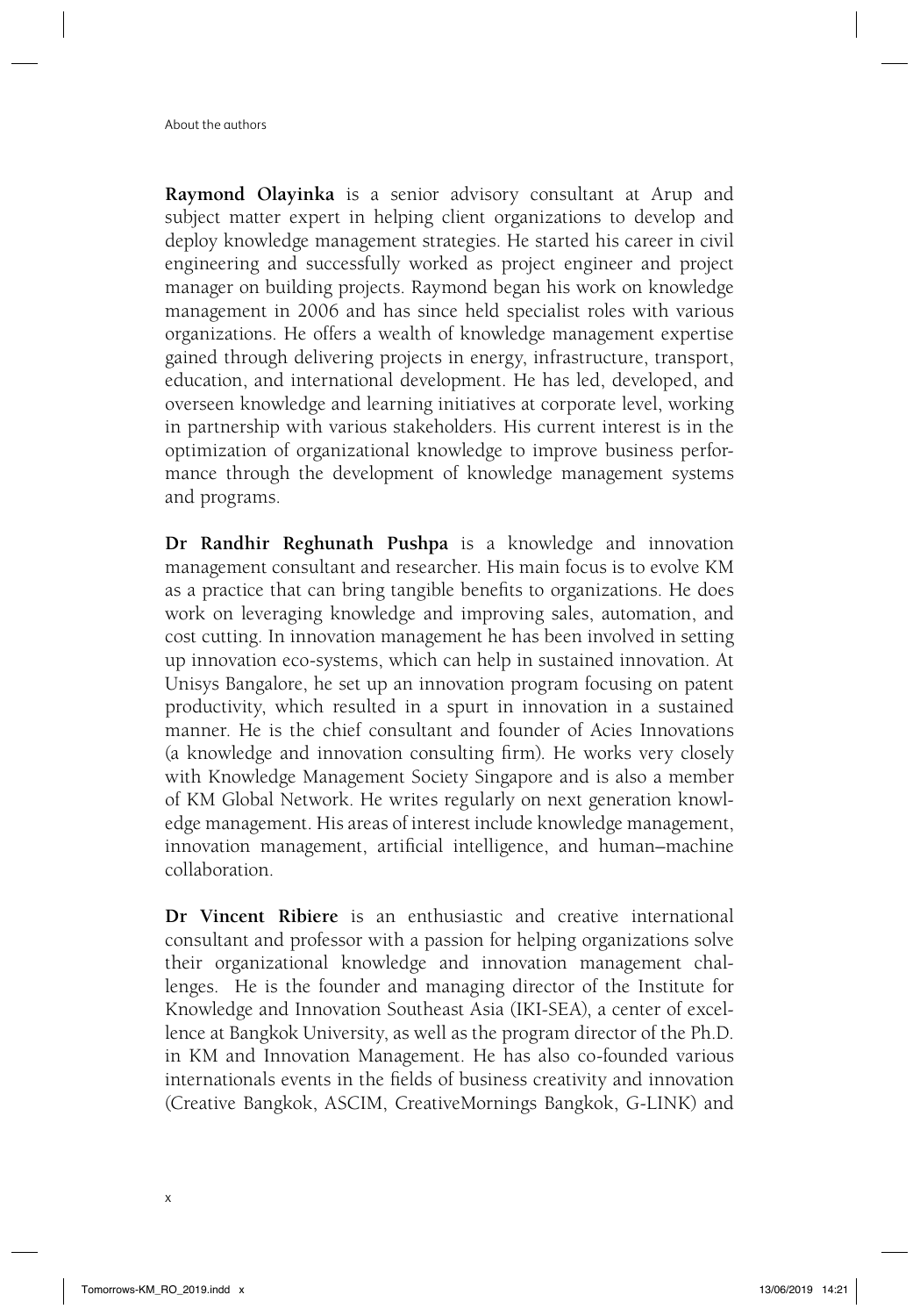co-founded various communities of KM and innovation academics and practitioners nationally (iKlub, Thai KM Network) and internationally (KM Global Network). Vincent has a strong entrepreneurial spirit and enjoys sharing his knowledge and experiences. He delivers keynote speeches and workshops at various international professional and academic conferences and is the author of more than 80 publications.

**Hélène Russell** of TheKnowledgeBusiness is a lawyer (non-practicing) and specialist in KM. After working in clinical negligence litigation defense work for eight years, then two years in an in-house KM team, she has worked as a self-employed KM since 2008.

Hélène specializes in translating complex academic thought leadership and cross-boundary theories into practical tools to improve the efficiency and profitability of real-life law firms. She focuses on producing practical textbooks, hands-on workshops and giving independent advice. She particularly enjoys helping those firms that have reached a tipping point and need practical help with their first major knowledge audit and strategy, but she has helped large and small firms alike.

Hélène is the author of *Knowledge Management Handbook*, published by the Law Society of England and Wales, *Practical Projects in Legal KM*, published by Legal Monitor, and is a contributor to ARK's *Measuring the ROI of KM, 2nd Edition*, *Innovations in Legal KM, Emerging approaches to*  law firm profitability, and The Changing Role of the Professional Support *Lawyer*.

Her book *Practical Projects in Legal KM* was declared "clear, succinct, jargon-free and one of the most pragmatic KM texts I have come across … Anyone dealing with legal KM should have a copy of this book. It's as simple as that," by head of client knowledge and learning at Linklaters, Ian Rodwell.

She has spoken at various events, including Lexpo Legal Innovation conference, ARK's KM Legal, Butterworth's PSL conference, and for UWE, BLS and Allice. She runs regular open KM training events in London, KM community groups nationwide under the "Knowledge Network UK" brand, and bespoke in-house training. She has completed an executive MBA with distinction, studying antecedents to knowledge sharing within UK law firms for her dissertation.

**Sara Traynor** is an executive and leadership coach specializing in coaching lawyers transitioning to board roles or heads of department. She also coaches groups and teams using the globally renowned LEGO